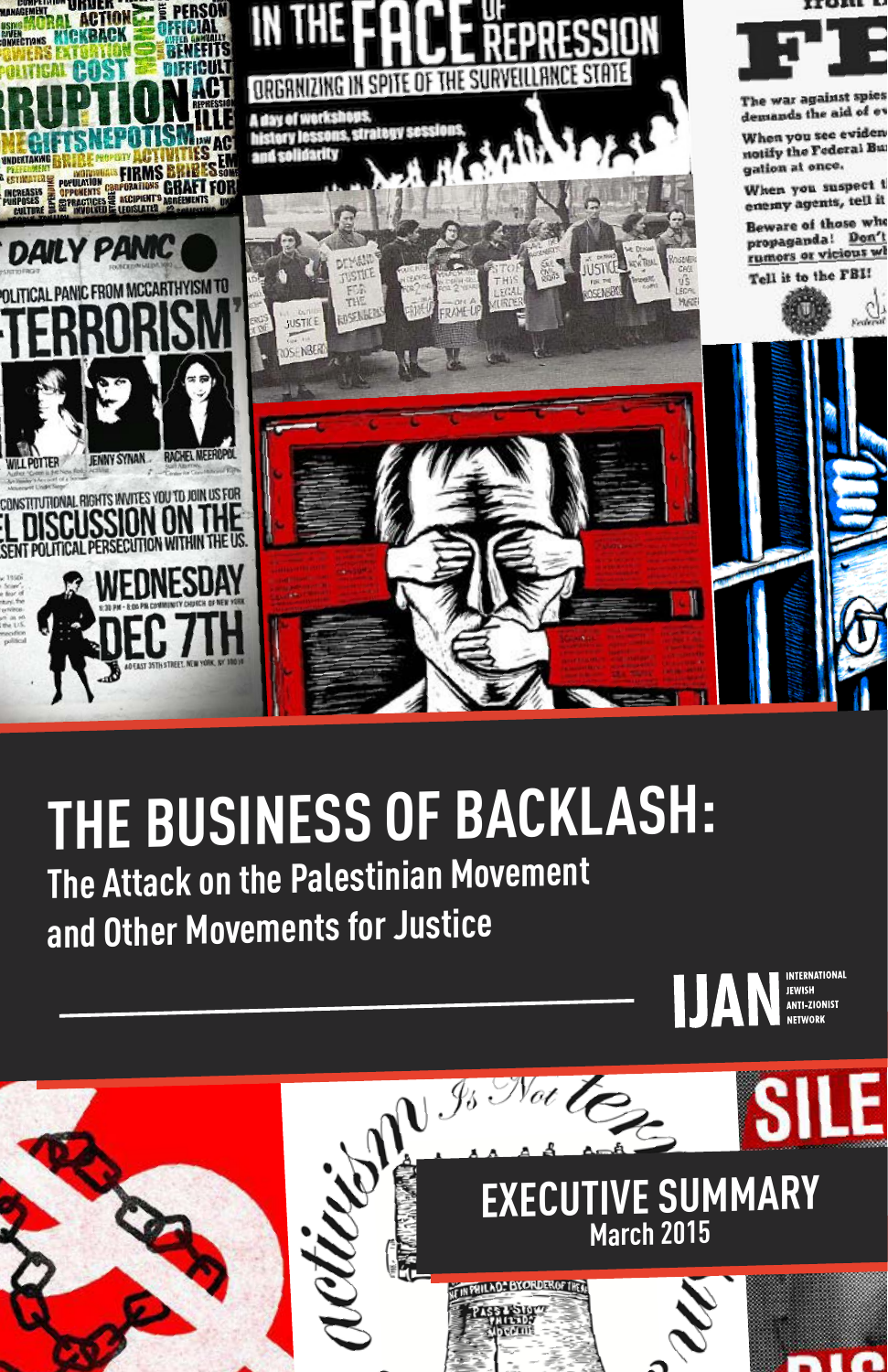The following IJAN members gave extensive time and attention to the report: Sara Kershnar, David Langstaff, Toby Kramer, Max Geller, Sam Weinstein, Josh Cadji, Rachel Marcus, Lee Gargagliano, Rio Scharf, Emma Rubin, Carla Hays, Sue Goldstein and Rebecca Hom. The insights of IJAN member and long-time activist Selma James were invaluable.

We also relied on significant contributions to the report from: Jaime Veve, Lara Kiswani, Charlotte Kates, Kali Akuno, Maria LaHood, Dima Khalidi, Radhika Sainath, Andrew Dalack, Rabab Abdulhadi, Sunaina Maira, Bill Mullen and Sami Kitmitto. The content for the case studies came from: SJPs at Northeastern, Cornell University, University of Michigan, Florida Atlantic University and New York University, Lamis Deek, the Arab and Muslim Ethnicities and Diasporas Initiative at SF State University, Eastside Arts Alliance and the Committee for the Defense of Rasmea Odeh.

The following organizations have informed the report directly and indirectly: Al Awda – New York; Arab and Muslim Ethnicities and Diasporas Initiative, SF State University; Arab Resource and Organizing Center; Center for Constitutional Rights; Committee for the Defense of Rasmea Odeh; Global Women's Strike; Malcolm X Grassroots Movement; National Lawyers Guild Free Palestine Sub-Committee & Student Support Work Group; Palestine Solidarity Legal Support; Palestinian Youth Movement; Payday Network; Students for Justice in Palestine; US Academic and Cultural Boycott of Israel; US Campaign to End the Occupation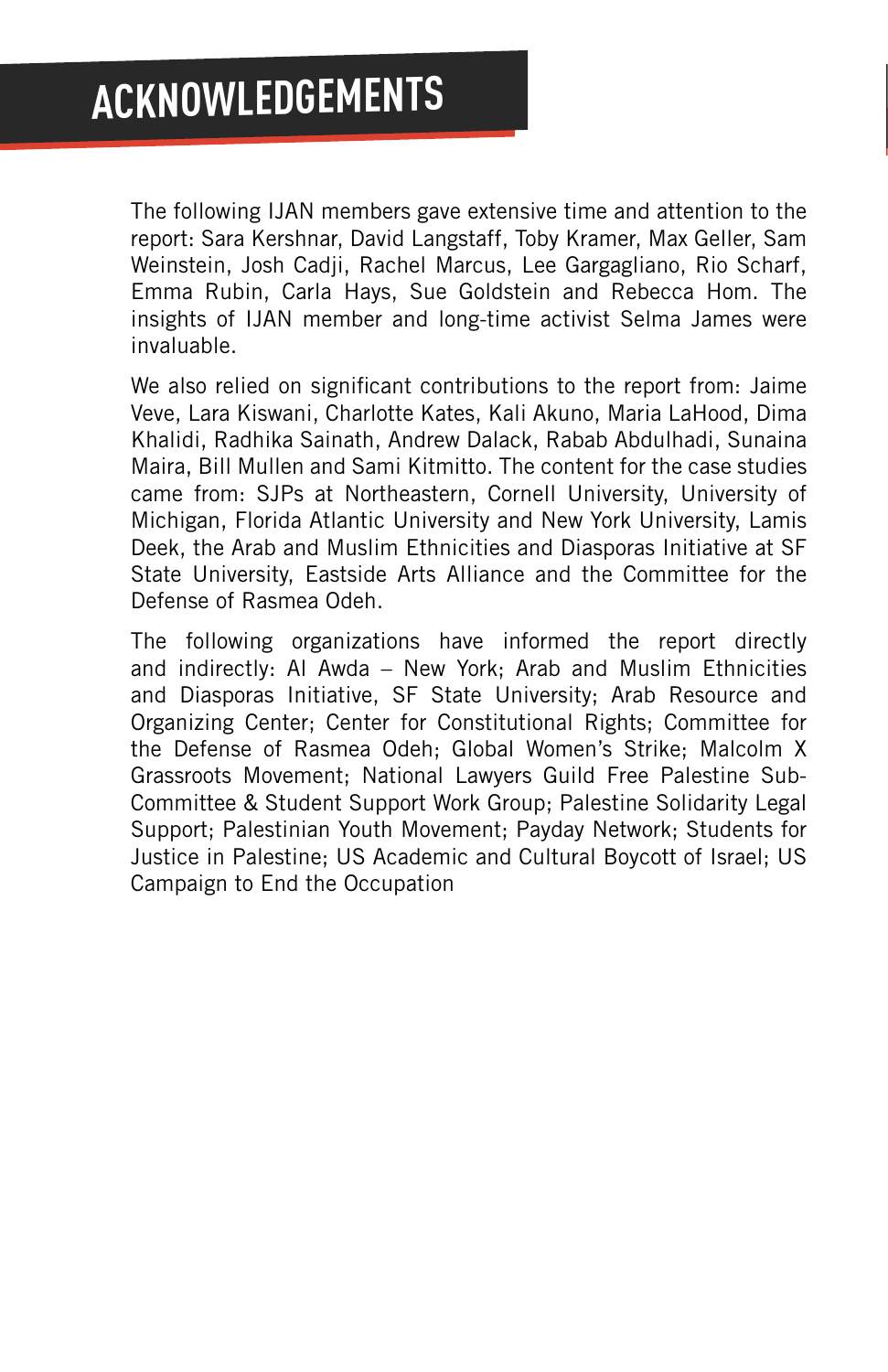# **INTRODUCTION**

In the United States, criticism of Israel is increasing and support for the Palestinian movement for justice is growing. From the growing number of divestment resolutions by student bodies and academic associations across the U.S., to successful community campaigns to boycott or de-shelve Israeli goods, to blocking Israeli ships at ports across the U.S., the popular movement against Israeli colonialism and apartheid is having great success. Despite attempts to quash faculty and student speech, legally attack those organizing boycott campaigns, and prosecute Palestinian community leaders, the movement continues to surge.

In response, the purveyors of backlash are redoubling their efforts. At Florida Atlantic University, the administration has put a group of pro-Palestinian students on academic suspension until they graduate, placing them in "civility" courses run by the Anti-Defamation League (ADL). In Detroit, Rasmea Odeh, a long-standing Palestinian human rights and community activist, is facing imprisonment and deportation. A Brooklyn-based grassroots Palestinian group was infiltrated by police seeking with which to smear and prosecute organizers and activists. And, at San Francisco State University, lobbyists accused the Arab and Muslim Ethnicities & Diasporas (AMED) Initiative of support for terrorism, trying to link faculty and students to illegal activity in an attempt to instigate legal action against them.

These are all cases in which movements and activists face **backlash**, meaning a concerted campaign to stop any and all criticism of Israel. Israel and its defenders, aware that their longstanding attempts to influence public opinion in favor of Israel are faltering, are investing over \$300 million in propaganda, surveillance, and lawfare<sup>1</sup> directly aimed at silencing dissent and solidarity with Palestine. **These defenders include a small group of donors who run their money through family, public, and community foundations and donor-advised funds, and who are funding Zionist backlash in campuses and communities across the United States and the Islamophobia network—the network of organizations promoting virulent anti-Muslim propaganda, media, and policies in the United States.** This report highlights 11 of the most significant members of this small group of donors who fund pro-Israel propaganda, and racist attacks on Muslim and Arab communities because it serves their political agendas and corporate interests.

 $1$  "Lawfare" is a combination of the words "law" and "warfare" used to describe the use of legal means, often spurious law suits, to weaken an opponent by tying up their time, money and other resources in legal battles.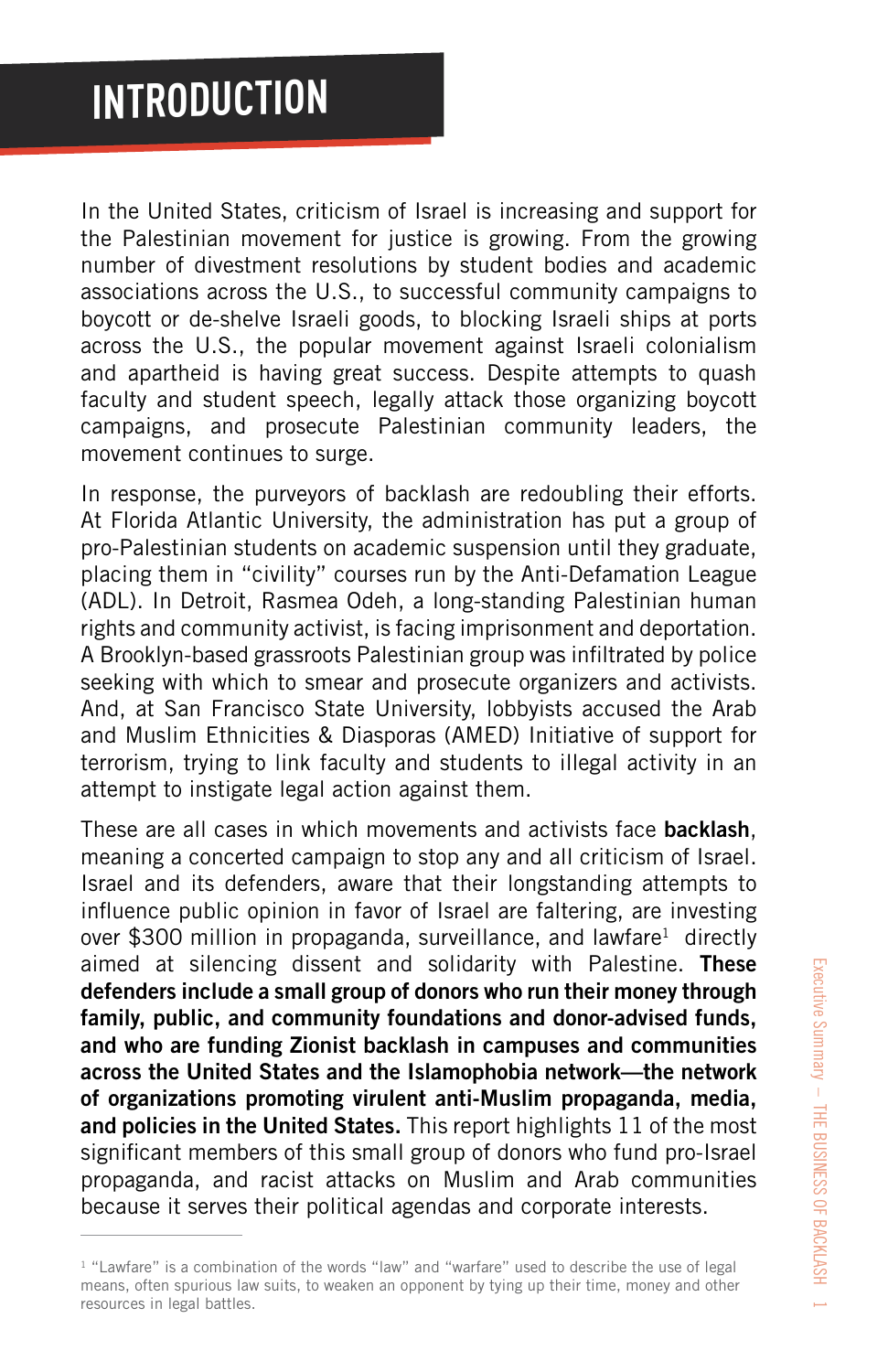This report outlines the tactics and funding of this network in order to:

- a. Expose the political, policy and profit-making interests behind Zionist backlash and Islamophobia;
- b. Offer the Palestinian and Palestine solidarity movements information we can use to defend ourselves and expose those who oppose and attack us;
- c. Strengthen our ability to respond to backlash through organizing, movement strategies and legal defense in ways that build our power and successes while exposing our opposition;
- d. Expose the interests behind and tactics being used to erode civil rights protections and suppress and criminalize free speech, political dissent and open debate;
- e. Offer practical evidence of the relationship between these interests and attacks on social justice movements more broadly; and, thereby,
- f. Build on the on-going legacy of joint struggle that has been so central to the Palestinian movement all along. By joint struggle we mean the ways we each find our specific stake in struggles for justice – whether our own or others' – and in doing so find commonality across our movements. The evidence in the report suggests that, though our struggles are specific and may differ in urgency across place and time, there are not only parallels in what we are struggling.

This report is illustrative and not exhaustive. Our findings and conclusions are based on the incomplete, publicly-available information we were able to obtain. In fact, the obscurity of information which ought to be public knowledge in itself, illustrates how these elite donors manipulate the non-profit system to gain tax breaks while advancing their interests at the expense of movements for social justice, and communities struggling for survival and liberation.

The type of backlash laid-out in this report is not limited to people confronting oppression in Palestine; all powerful movements face these attacks. That said, the virulence of the attack on the Palestinian movement is in response to steadfast Palestinian resistance. Sarah Ali, a Palestinian woman from Jabalya refugee camp, expresses the indomitable spirit that is the target of anti-Palestinian backlash: "Let it be known... that the more they kill and destroy, the stronger we become...Now I would rather die with my family under the rubble of our house than have a humiliating truce. No justice, no peace.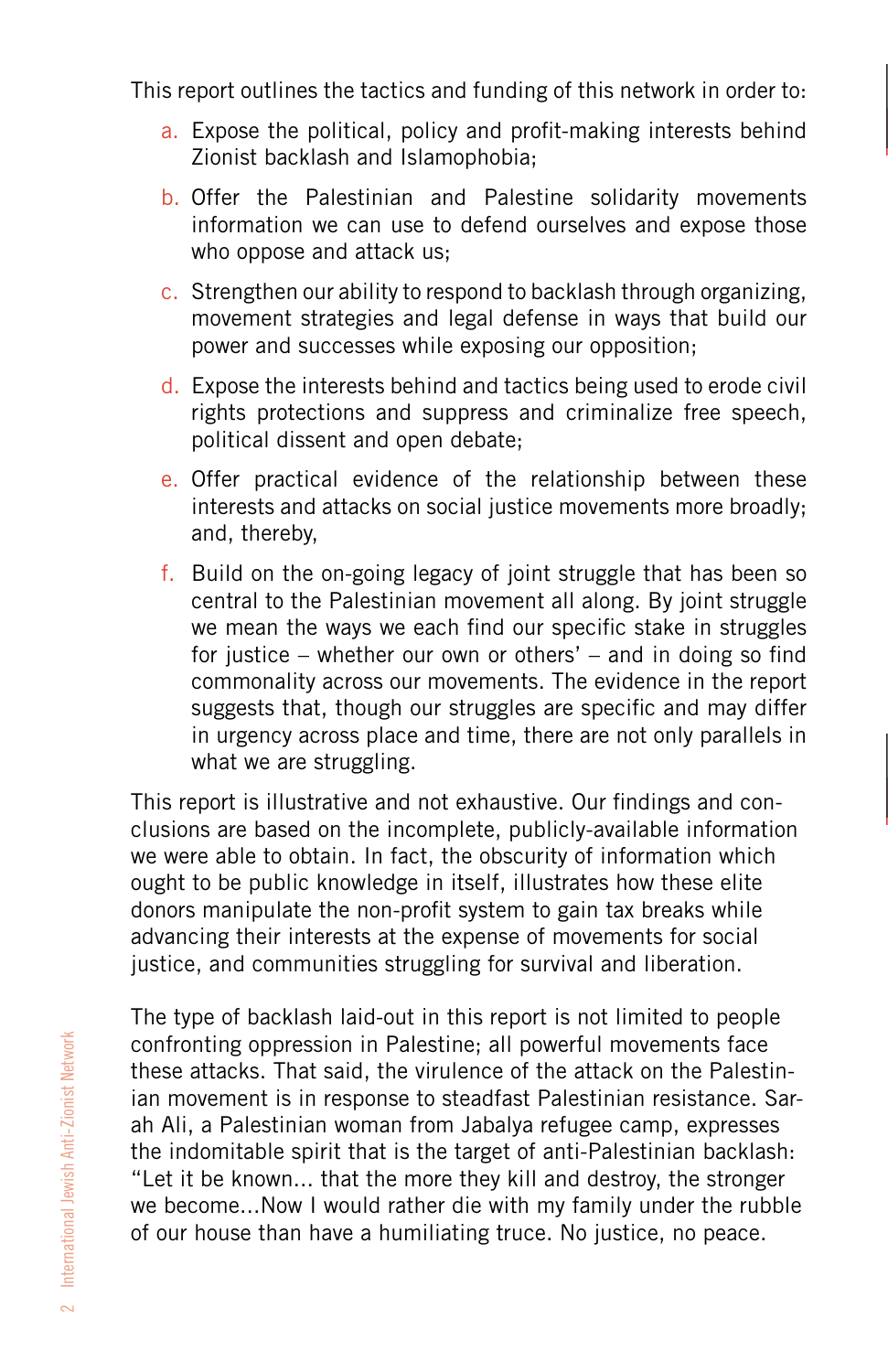Since the late 1960s, US-based Zionist institutions have collaborated in attacks on movements for justice because they have seen their interests as aligned with those of the US state. Zionist institutions have played a prominent role in supporting the US government's campaigns to undermine and discredit radical Black, Chicano, and Indigenous people's movements.

These attacks are designed to promote the interests of the state of Israel and the Zionist movement at all costs, and in the process undermine hard-won civil rights legislation, legally protected political activity, and serve to invisibilize the real victims of racism and statebacked repression.

Furthermore, the false use of anti-Semitism masks the very material threats that Arab and Muslim people face in the United States. From the cases of the LA 8 and the Holy Land Five to those of Sami Al-Arian and Rasmea Odeh, Palestinians in the US face attacks on their citizenship rights and their very freedom.

# **KEY FINDINGS**

### **I. Financing Backlash**

**1. Much of the funding of the Zionist backlash network comes from 11 extraordinarily wealthy individuals, many of whom acquired their wealth and retain investments in industries that directly profit from Israeli domination of Palestinians, Islamophobia, wars in the Middle East and environmental degradation.**

- » Together, their foundations represent over \$10,000,000,000 in assets, which does not include their private wealth and individual giving.
- Becker, Scaife, Koch, and Schusterman all made much of their profit through their investments in oil companies.
- » Chernick (of the Fairbrook Foundation) and Becker are heavily invested in weapons technology.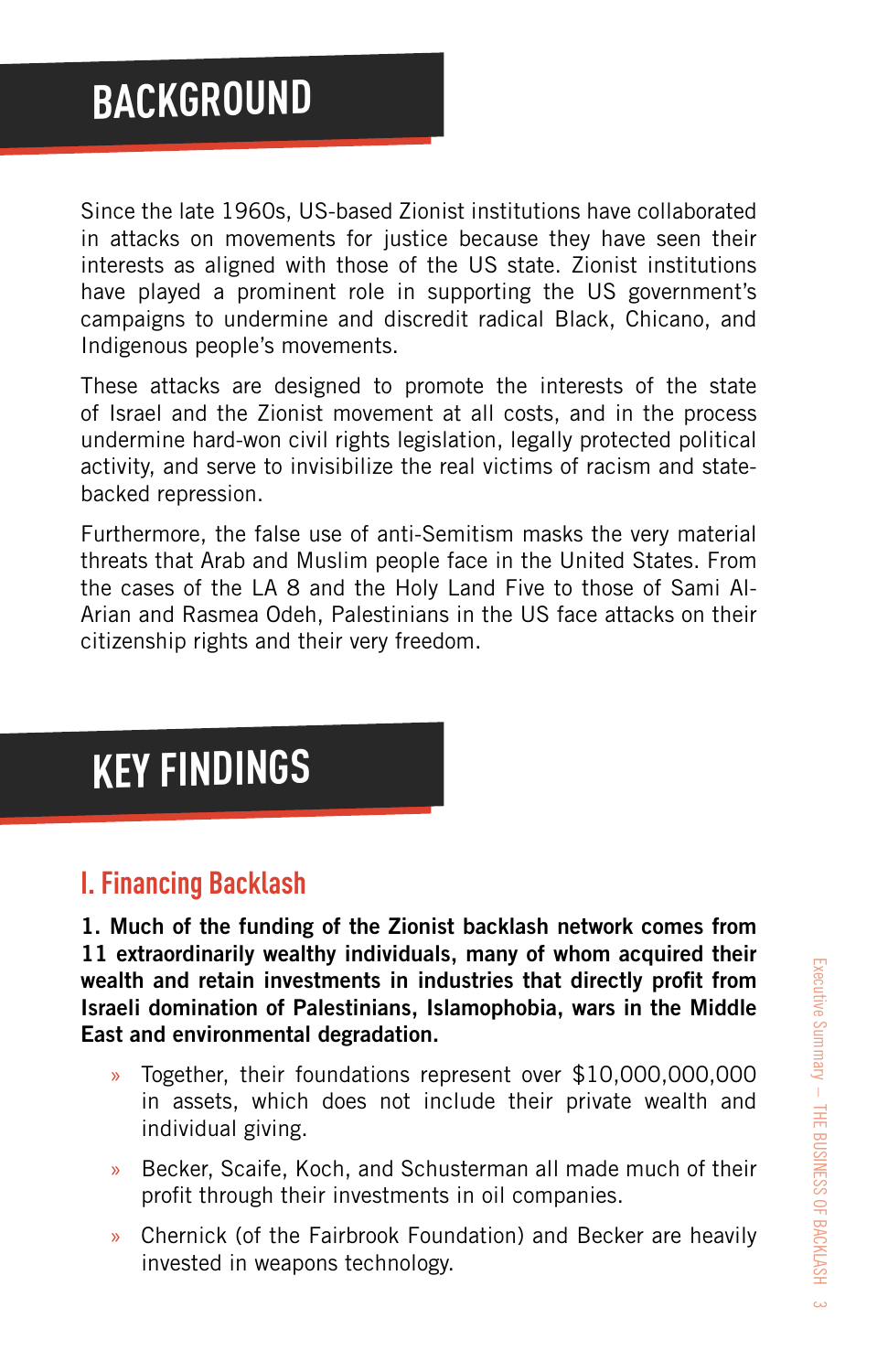» All of the major donors highlighted in this report, like most other members of the 1%, run their money through major investment banks which follow whatever investments will yield the most profit, running roughshod over people and the environment.

**2. These individual donors and their foundations mask their involvement in funding Zionist backlash and Islamophobia through providing grants to donor-advised funds, community foundations and other intermediaries. Intermediaries or "anonymizers" are foundations that serve to obscure the identities of major donors.** 

- » In this manner, an organization like the Jewish Community Foundation of Los Angeles, while presenting itself as representing the Jewish community, provides a way for Newton and Rochelle Becker to fund Islamophobia and Zionist backlash anonymously. Accordingly JCF-LA has given more than \$100,000 to StandWithUs/Israel Emergency Alliance among many other backlash organizations.
- » One major intermediary is Daniel Pipes' Middle East Forum, a key part of the backlash network as well as the Islamophobia Network outlined in the Fear Inc. report by the Center for American Progress. MEF receives funding from eight of the eleven major donors involved in backlash. In addition, MEF receives funding from two other main intermediaries and the Fairbrook Foundation. In turn, MEF funds over a dozen other backlash and Islamophobia outlets, and Pipes sat on the board of Scholars for Peace in the Middle East (SPME). The cofounders of the California-based, pro-Israel watchdog AMCHA Initiative, Tammi Rossman-Benjamin and Leila Beckwith have also both served on the Board of SPME. MEF publishes the Middle East Quarterly and sponsors Campus Watch, Islamist Watch, the Legal Project, and the Washington Project. Pipes is also on the Advisory Board of the Clarion Project and Endowment for Middle East Truth.

#### **3. Additionally, these funders are tied in with broader reactionary networks; Adelson, the Koch Brothers, Scaife and Bradley are among the biggest funders of right wing politicians and polices more generally.**

- » Sheldon Adelson, the Koch Brothers, and the Bradley foundation have received widespread infamy for their bankrolling of farright causes including attacks against organized labor and supporting the extreme right-wing of the Republican Party
- » The major funders of the backlash network also fund organizations targeting queer people and movements, public education, other social programs, and environmental regulations.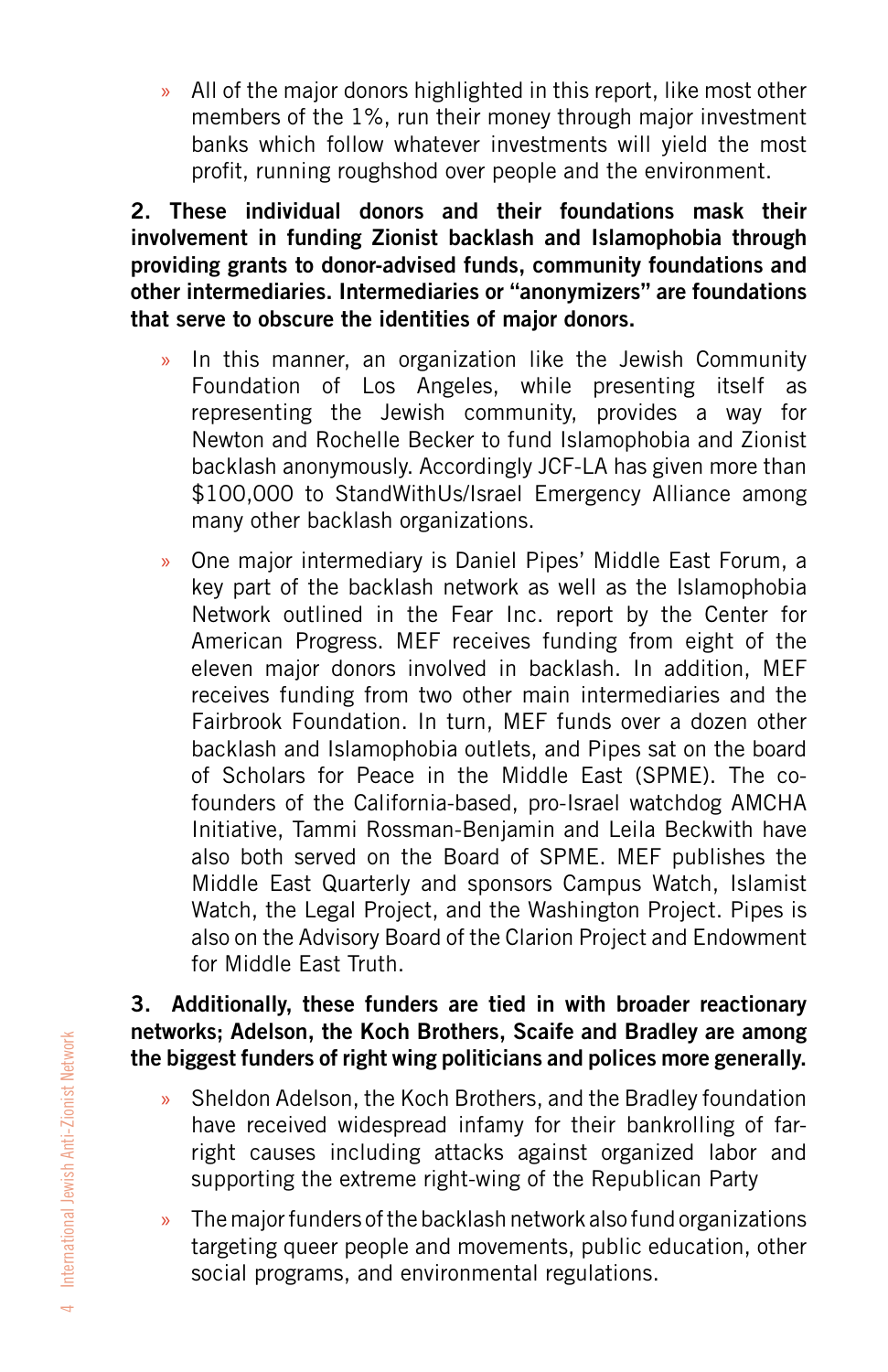

Constellation: Daniel Pipes/Middle East Forum

#### **4. These donors also fund a network of think tanks and media outlets designed to advance Zionist ideology with the general public.**

- » In addition to major funding for the Reut Institute, we see funding for an array of think thanks promoting the militarization, policing at home and military invasions and occupations abroad.
- » These various media outlets, reporting often on the same story, create an echo chamber, lending extremist views an image of widespread popularity.

#### **5. Side by side with attempting to destroy labor unions, many of these foundations contribute to charter schools and private health care facilities which serve to undermine publicly funded services.**

» Donations to museums, cultural institutions, and even universities can act as a form of economic pressure, where donors can threaten to withdraw funding if the funders disagree with the programming. For example, the Oakland Museum of Children's Art was pressured into taking down a show of Palestinian children's art.

### **II. Backlash Strategy: The Reut Institute Report**

**The Reut Institute Report, published in 2010, was a definitive strategy document for the backlash movement.**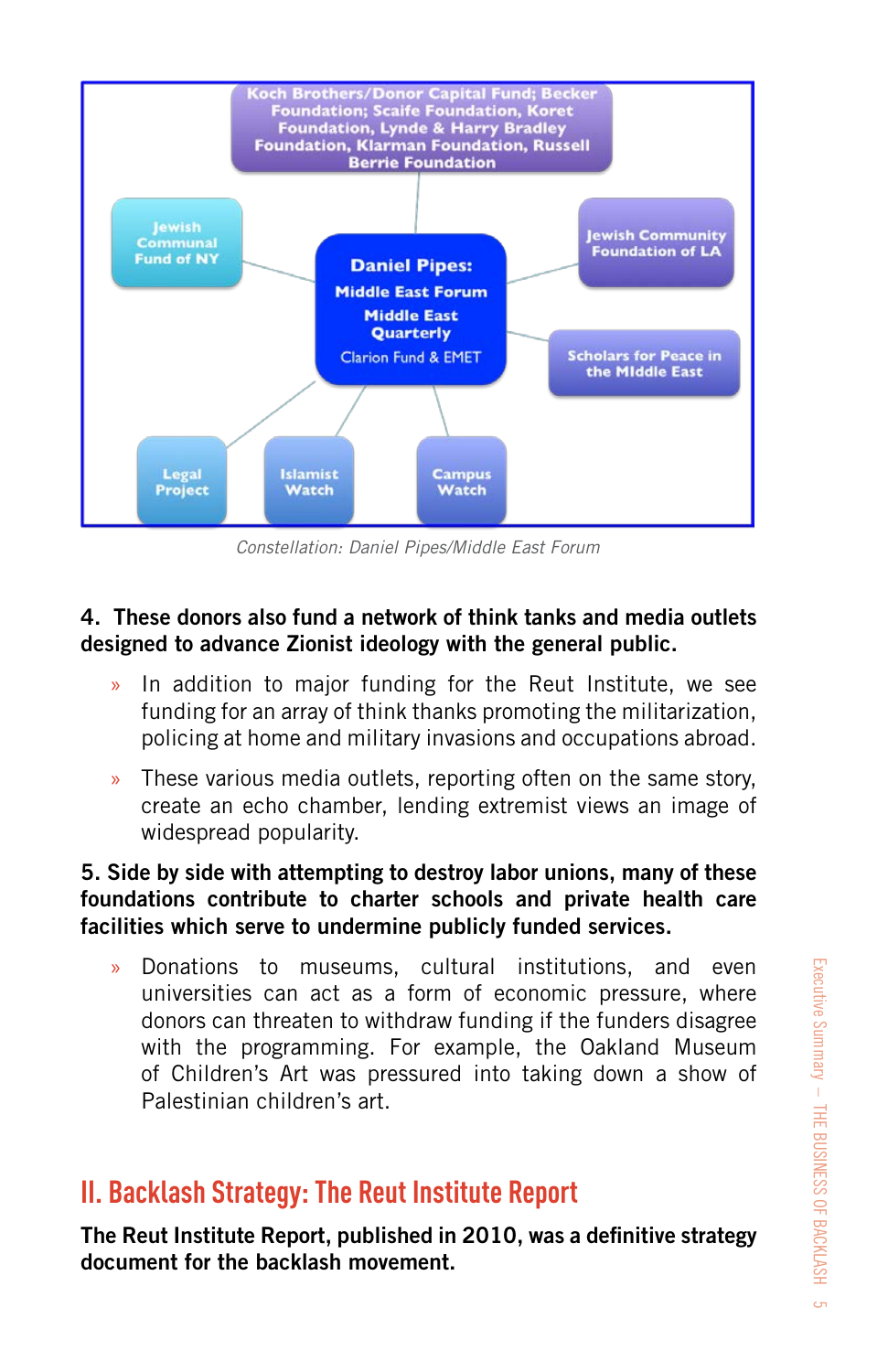### **Table of Backlash Funders: Proft Sources and Funding Priorities**

| <b>Donor</b>                                         | Assets         | <b>Investments &amp; Sources of Profits</b>                                                                                                                                                                                                                         | <b>Funding Priorities</b>                                                                                                                                                                                                                                                                              |
|------------------------------------------------------|----------------|---------------------------------------------------------------------------------------------------------------------------------------------------------------------------------------------------------------------------------------------------------------------|--------------------------------------------------------------------------------------------------------------------------------------------------------------------------------------------------------------------------------------------------------------------------------------------------------|
| <b>Koch Brothers</b>                                 | \$115 billion  | Manufacturing, refining and distribution of pe-<br>troleum; pipelines; fertilizers; chemicals; energy;<br>chemical technology equipment; finance                                                                                                                    | Zionist backlash, Islamophobia, anti-environment, anti-im-<br>migrant, anti-women, anti-LGBT, privatization of education,<br>anti-labor, privatization of healthcare, Tea Party and other<br>right wing political organizations, pro-war, universities,<br>neoliberal think tanks, pro-corporate power |
| <b>Sheldon Adelson</b>                               | \$37.6 billion | Las Vegas Sands Casino Group                                                                                                                                                                                                                                        | Zionist backlash, Islamophobia, anti-labor, conservative<br>politicians                                                                                                                                                                                                                                |
| <b>Schusterman Family Foundation</b>                 | \$2 billion    | Energy, deepwater developments (Buckskin &<br>Moccasin), oil                                                                                                                                                                                                        | Zionist backlash, Islamophobia, privatizing education                                                                                                                                                                                                                                                  |
| Lynde & Harry<br><b>Bradley Foundation</b>           | \$630 million  | Oil, weapons, Monsanto, energy, finance                                                                                                                                                                                                                             | Zionist backlash, Islamophobia, anti-environment, an-<br>ti-women, anti-LGBT, neoliberal ideology, anti-labor                                                                                                                                                                                          |
| <b>Becker Foundations</b><br>(Including $JCF - LA$ ) | \$548 million  | Israel Bioengineering, Amphenol Corp, Air<br>Products and Chemicals, Energen Corp, Questar<br>Corp, Bear Sterns (finance)                                                                                                                                           | Zionist backlash, Islamophobia, pro-war, neoliberal think<br>tanks, conservative politicians                                                                                                                                                                                                           |
| <b>Seth Klarman Family Foundation</b>                | \$300 million  | Oil, tobacco, energy                                                                                                                                                                                                                                                | Zionist backlash, Islamophobia, Israeli settlements, oppos-<br>ing poverty relief, pro-war                                                                                                                                                                                                             |
| <b>Sarah Scaife Foundation</b>                       | \$270 million  | Oil, weapons, housing crisis, government debt &<br>finance                                                                                                                                                                                                          | Zionist backlash, Islamophobia, neoliberal think tanks, pri-<br>vatization of public education, privatization of healthcare,<br>anti-environment, anti-affirmative action, pro-surveillance,<br>anti-immigrant, universities, pro-war                                                                  |
| <b>Russell Berrie Foundation</b>                     | \$200 million  | Goldman Sachs & Bear Sterns (finance)                                                                                                                                                                                                                               | Zionist backlash, Islamophobia, universities                                                                                                                                                                                                                                                           |
| <b>Koret Foundation</b>                              | \$165 million  | "Emerging markets" -industry and finance in<br>places with few labor or environmental regula-<br>tions                                                                                                                                                              | Zionist backlash, Islamophobia, pro-war, privatization of<br>healthcare, universities, neoliberal think tanks                                                                                                                                                                                          |
| <b>Moskowitz Foundation</b>                          | \$47 million   | Buying and "flipping" hospitals, casino                                                                                                                                                                                                                             | Zionist backlash, Islamophobia, Israeli settlements, far right<br>political organizations                                                                                                                                                                                                              |
| <b>Fairbrook Foundation</b>                          | \$45 million   | Software, National Center for Crisis and Continu-<br>ity Coordination (NC4) - serving aerospace and<br>defense, banking and finance, government, law<br>enforcement, oil and gas, pharmaceuticals and<br>biotech, manufacturing, retail and telecommu-<br>nications | Zionist backlash, Islamophobia, Israeli settlements, climate<br>change denial, neoliberal think tanks, far-right political<br>organizations                                                                                                                                                            |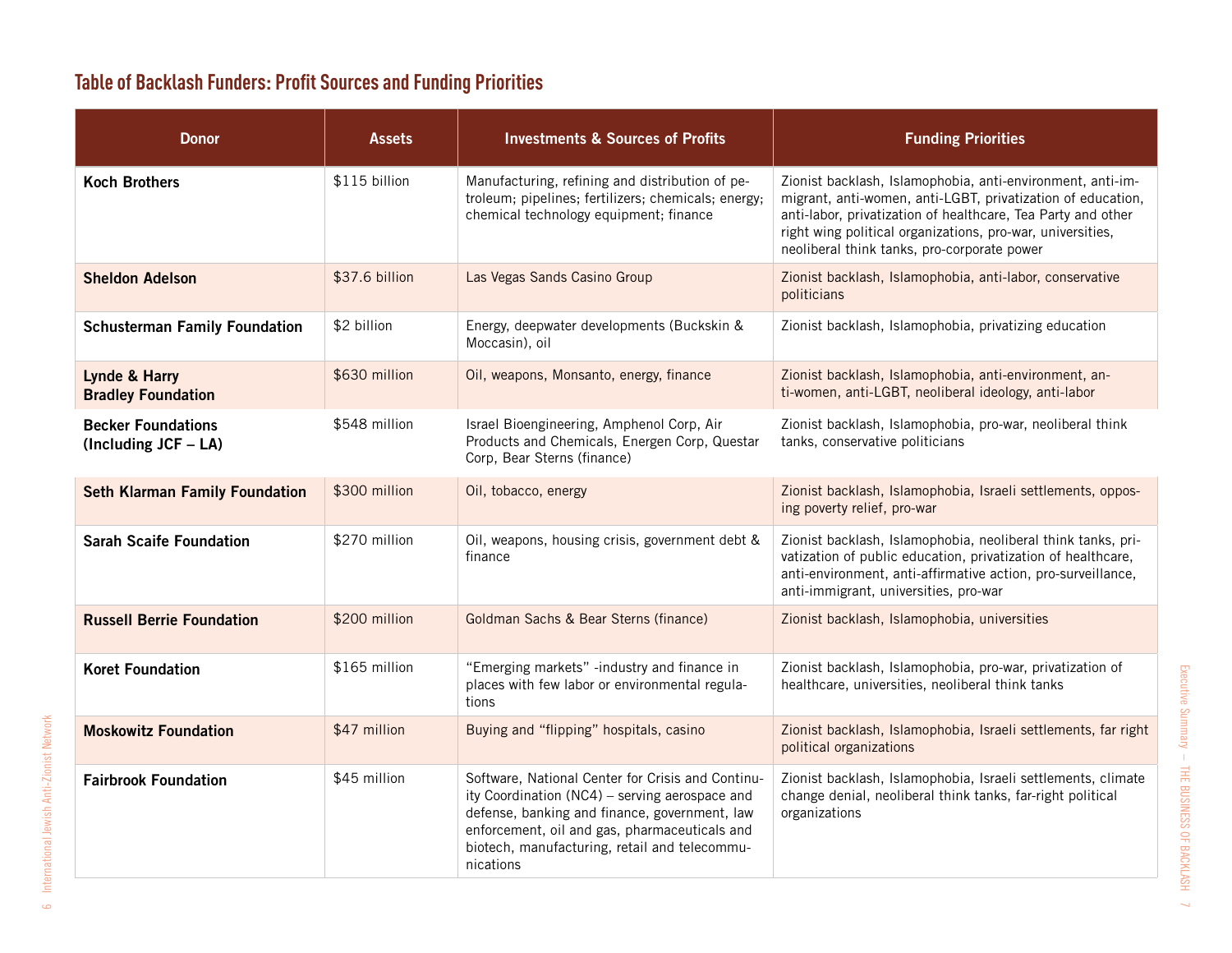- 1. The Reut report identifies BDS as an "existential threat" to Israel, equal in importance to military threats.
- 2. The report outlines a key distinction between what they call "criticizers" and "delegitimizers" of Israel—and encourage backlash activist to isolate and discredit "delegitizers"
- 3. In its report, the Reut Institute identifies "hubs" and "catalysts." Hubs are parts of the network with a strong influence and catalysts are the people who wield that influence. Globally, key hubs include London, Toronto, Paris and the Bay Area.
- 4. The report identifies students and organized labor as major contributors to past movements and recommends investing in confronting anti-Zionist organizing in these arenas.
- 5. In response, the Reut Institute recommends building a network in order to counter our organizing. This report seeks to outline some of the funding and organization behind the network which has emerged.

Examples of some of the beneficiaries of the Backlash Network Funders include:

#### **Agents of Zionist Backlash**

- » ADL
- » Aish Hatorah (Hasbara Fellows)
- » Amcha Initiative
- » American Friends of Reut Institute
- » Brandeis Center
- » Christians United for Israel (CUFI)
- » The David Project
- » Hillels on campuses
- » The Israel Project
- » Jewish Community Relations Council
- » Israel on Campus Coalition
- » The Lawfare Project
- » Simon Wiesenthal Center
- » Scholars for Peace in Middle East
- » Stand With Us
- » Zionist Organization of America

#### **Media and Propaganda**

- » American Thinker
- » Atlas Shrugs (Pam Geller)
- » CAMERA
- » Commentary
- » Front Page Magazine
- » Israel National News
- » Jewish News Service
- » Middle East Forum
- » Jewish Telegraphic Agency (JTA)
- » Orbis Journal
- » PJ Media
- » Tablet
- » Times of Israel
- » Watchdog the Jewish Advocate
- » Israel HaYom
- » Truth Revolt
- » Legal Insurrection
- » Breitbart the Jewish Advocate
- » Algemeiner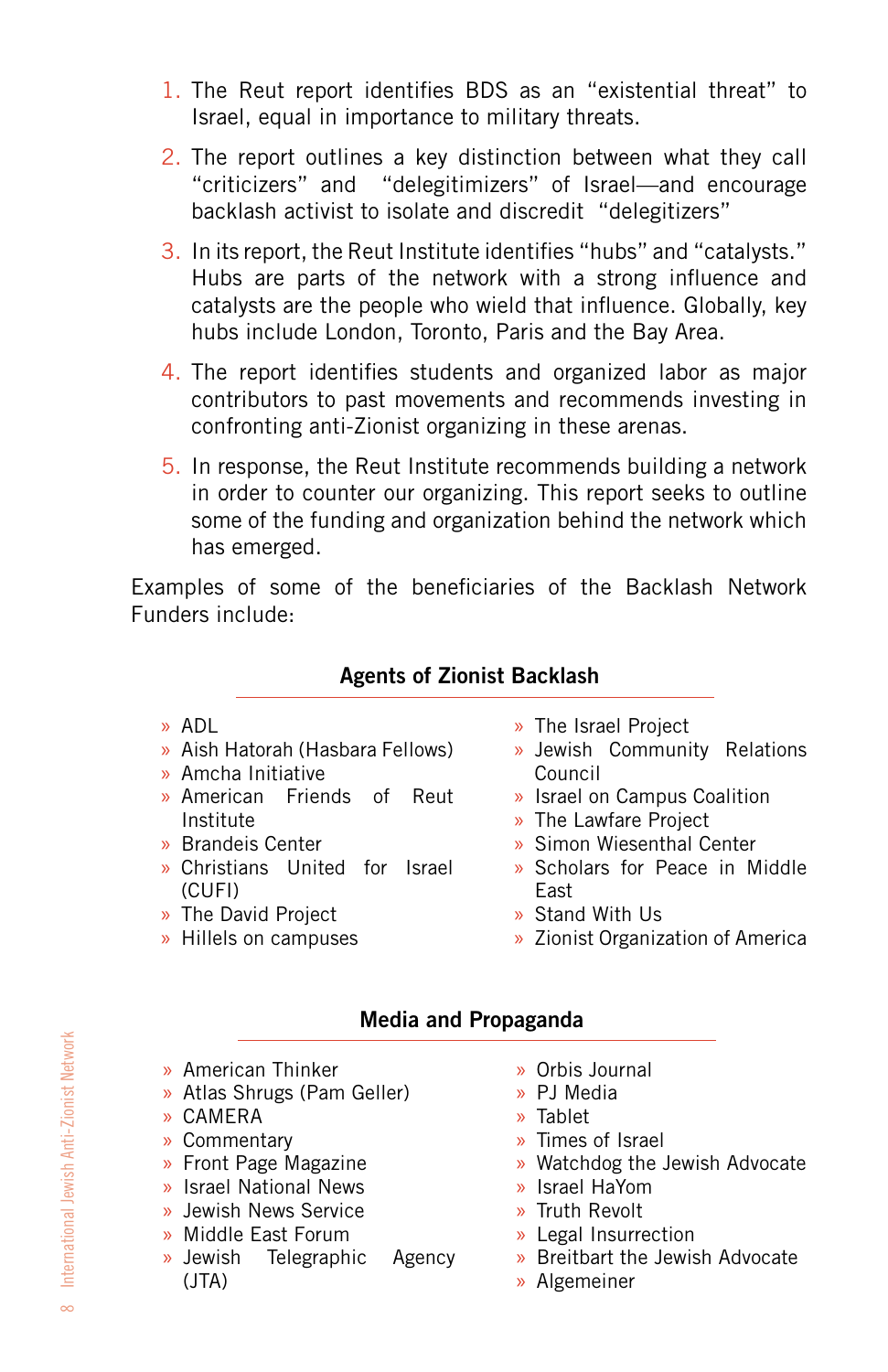### **III. Backlash Tactics**

**1. The Zionist Organization of American and the AMCHA Initiative have attempted to use Title VI** of the landmark Civil Rights Act of 1964 which protects against discrimination on the part of organizations receiving federal funding to reclassify criticism of Israel as discrimination against Jews.

**2. Zionist organizations have tried to legislate censorship** by pushing through bills criminalizing criticism of Israel in state legislatures in California, New York, and several other states, and on the congressional level through HR 707.

**3. The backlash network uses law suits to derail BDS efforts and tie up organizers' time and resources.** After organizers won a boycott at the Olympia Food Co-op, StandWithUs and the Israeli consulate pushed a costly lawsuit against the co-op's board members.

**4. The backlash network wields accusations of material support for terrorism.** In the case of Dr. Rabab Abdulhadi, the AMCHA initiative attempted to report the San Francisco University professor to the U.S. government, claiming her research agreements with Palestinian universities was somehow connected to "terrorism" and improper use of university funds.

**5. Purveyors of backlash make false claims of anti-Semitism.** A longstanding strategy of the Zionist movement is to equate Israel and Zionism with Jews and Judaism, and then denounce criticisms of Israel or Zionism as attacks on Jewish people or Judaism.

**6. Our opposition uses spying and surveillance to collect information to use against the Palestinian and Palestine solidarity movements.** A delegation to Palestine was attended by a Zionist infiltrator whose purpose was to collect names and private conversations of delegation participants in order to build a court case against the sponsoring organization. This case opened up a window into surveillance of Palestine solidarity organizing, revealing the cataloguing of the names of Palestine solidarity activists through mining petitions they had signed.

**7. The backlash network has poured resources into counter-organizing and propaganda on campuses,** paying students to promote Israel on social media and organizing a so-called "Israel Peace Week" in response to "Israel Apartheid Week."

**8. The backlash network seeks to isolate Palestine from other antiracist and anti-colonial struggles through tokenizing Black, Latino and indigenous support of Israel.** A concerted effort has been made to reach out to and/or manipulate Black, Latino and Native communities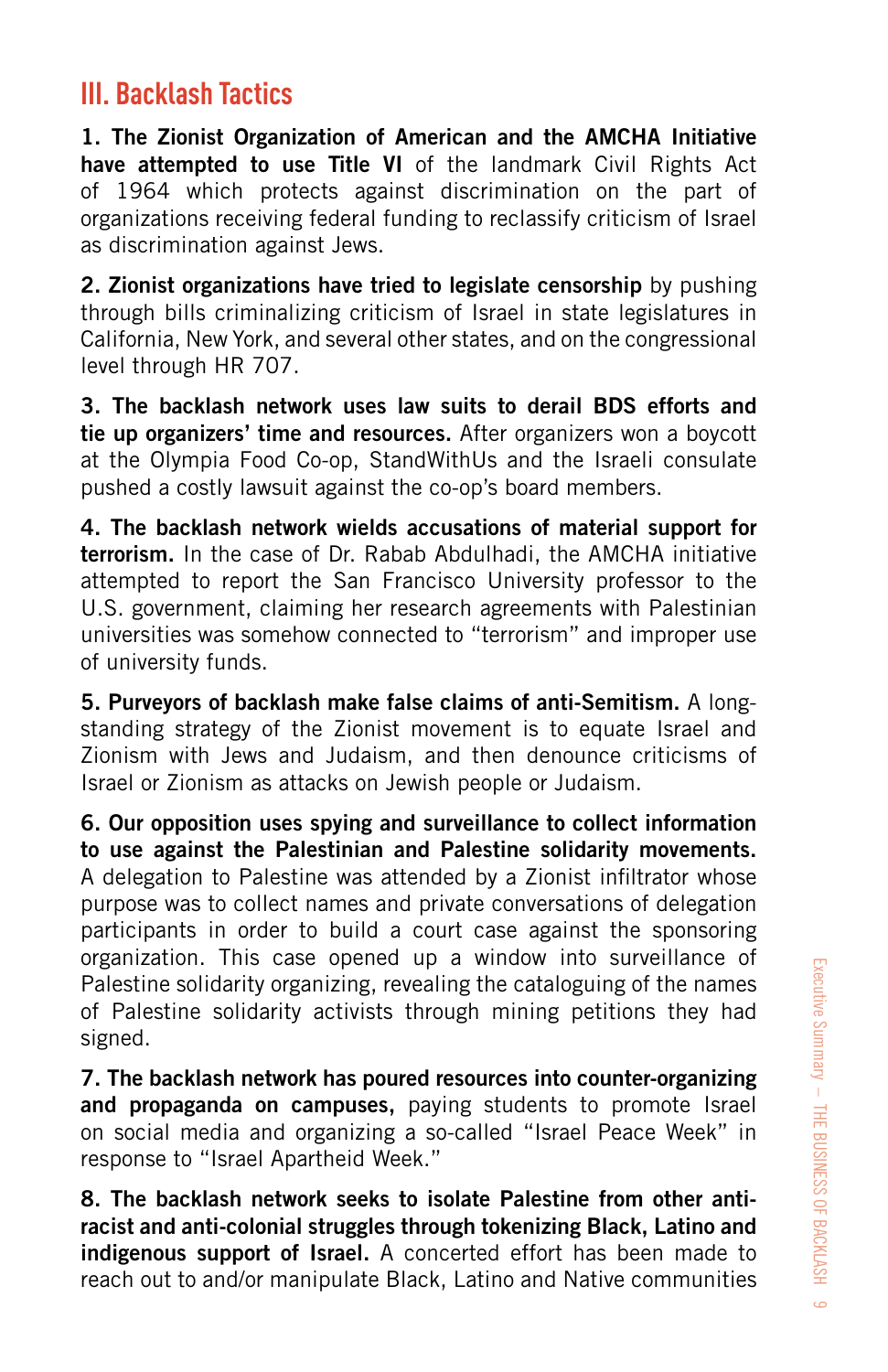in the US. While this has not gained much traction within these communities, it is used to hide the natural alliance of people confronting US repression domestically and Palestinians.

**9. The backlash network co-opts movements for justice through / "pinkwashing" and "greenwashing":** Zionist organizations manipulate oppression of queer people and Islamophobia to make Israel appear liberal, in spite of the fact that Palestinian queer organizations say unequivocally that their first priority is ending the occupation of Palestine. Additionally, Zionist organizations like the Jewish National Fund engage in "greenwashing," masking their colonial projects as environmentalism, and promoting the image of Israel as "green."

**10. The backlash network leverages US state power through mechanisms including funding cuts, selective prosecutions around "material support for terrorism," surveillance, and collaboration around training of police.** Israeli state power is also instrumental in its direct funding and coordination with backlash organizations. For example, StandWithUs and the Lawfare Project worked in collaboration with the Israeli ministry of foreign affairs to bring a lawsuit against board members of the Olympia Food Co-op after the co-op had passed a divestment resolution.

# **MOVEMENT SUCCESSES AND IMPLICATIONS**

**"Thank you for supporting me. We can find the justice in some place maybe not in this court maybe in other place[s]. There's justice in this world. We will find it… I feel I am strong. You will continue to be strong. We will face injustice. And we have to change this world." ~Rasmea Odeh, November 4, 2014**

The victories and successful building of our movement, our ability to defend ourselves and each other, and our ability to develop organization and coordinated responses has been remarkable. We have done so with a tiny fraction of the resources that our opposition has, and in the face of Israeli and U.S. state power. We have done it largely with people power.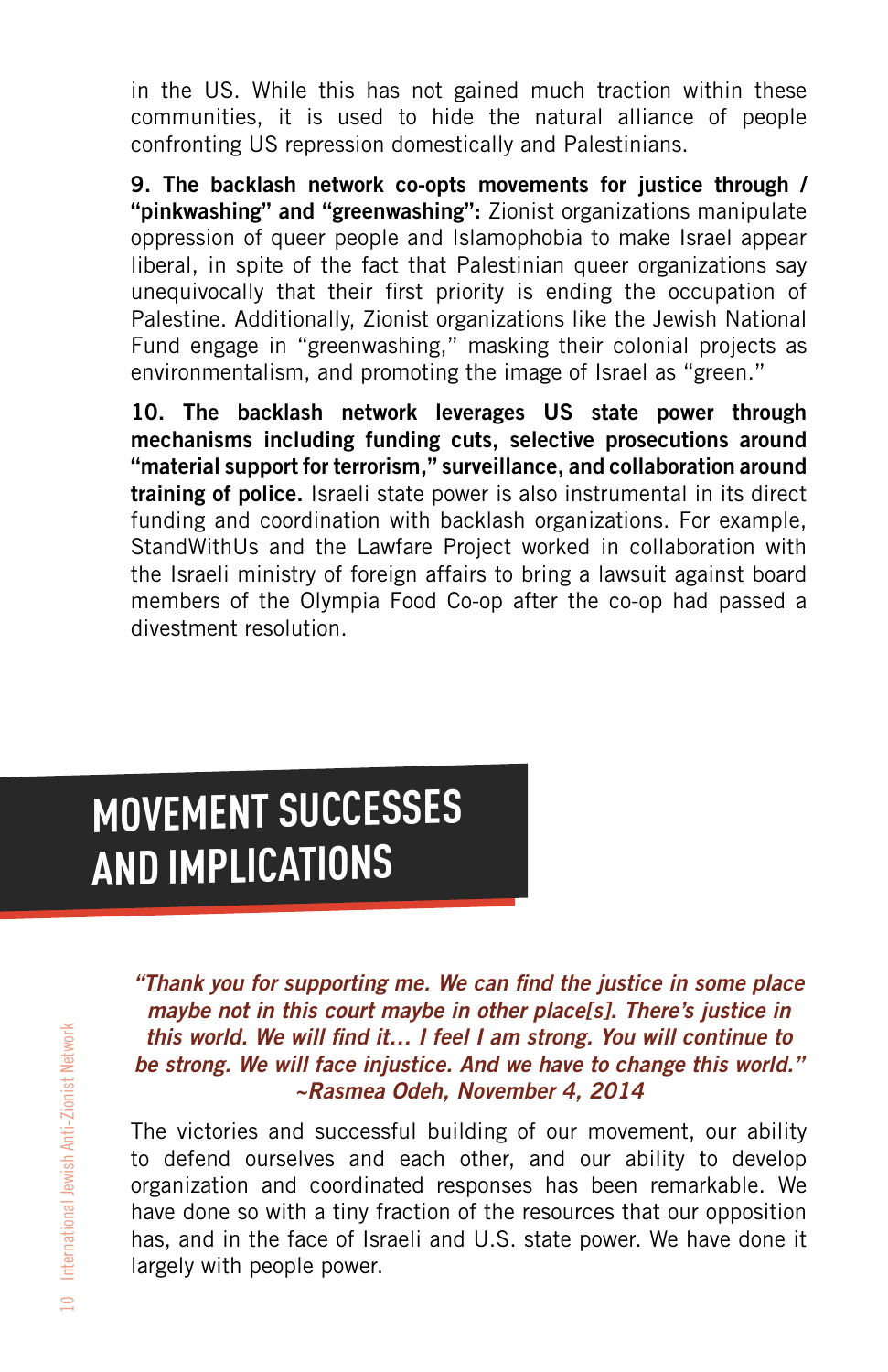#### **1. The movement has won important victories on campuses, within organized labor, and in communities.**

There are nearly 300 active BDS campaigns on U.S. campuses and a growing number of academic associations are taking up and passing resolutions in support of BDS. UAW 2865, the University of California Student-Worker Union became the first major U.S. labor union to endorse BDS, and ILWU Local 10 honored a community picket of the Israeli Zim Ship, refusing to unload for four days. A multi-racial, multi-movement coalition forced the city of Oakland to stop hosting Urban Shield, a weapons and police training exposition where Israel has promoted its technology and training.

#### **2. The movement is building its capacity to respond effectively to backlash.**

The Center for Constitutional Rights, Palestine Solidarity Legal Support, the National Lawyers Guild, and the Asian Law Caucus have all been involved in the legal defense of Palestinian and solidarity organizers targeted by lawfare. Students for Justice in Palestine and USACBI are increasing national coordination to defend students and professors against backlash on campus. There are growing networks against backlash, including a West Coast and national network organized by IJAN, that focus on cross-movement building toward responding to backlash through tactics of strategic defense that strengthen the Palestine Solidarity Movement and build collaboration across movements.

#### **3. These backlash defense efforts have secured major victories.**

Legal and organizing work forced rejection of the Title VI complaints against Rutgers and several U.C. Campuses, inviting a ruling that recognizes organizing in support of Palestine as politically protected activity. Popular organizing and legal defense, has thus far thwarted efforts to use Material Support Laws to target the Midwest 23, and won Rasmea Odeh's release from jail pending sentencing. A mass mobilization of 350 academics and public intellectuals as well as 500 Jewish activists, intellectuals and community members defeated attempts to defund the Arab and Muslim Ethnicities and Diasporas program in the Department of Ethnic Studies at San Francisco State University.

The following implications are a reflection of the discussions and organizing that the partners acknowledged in this report have done together and the ways we are figuring out how to defend ourselves. We have as our compass the courage and leadership of those who have been targeted and have lent their experiences to the strengthening of our movement.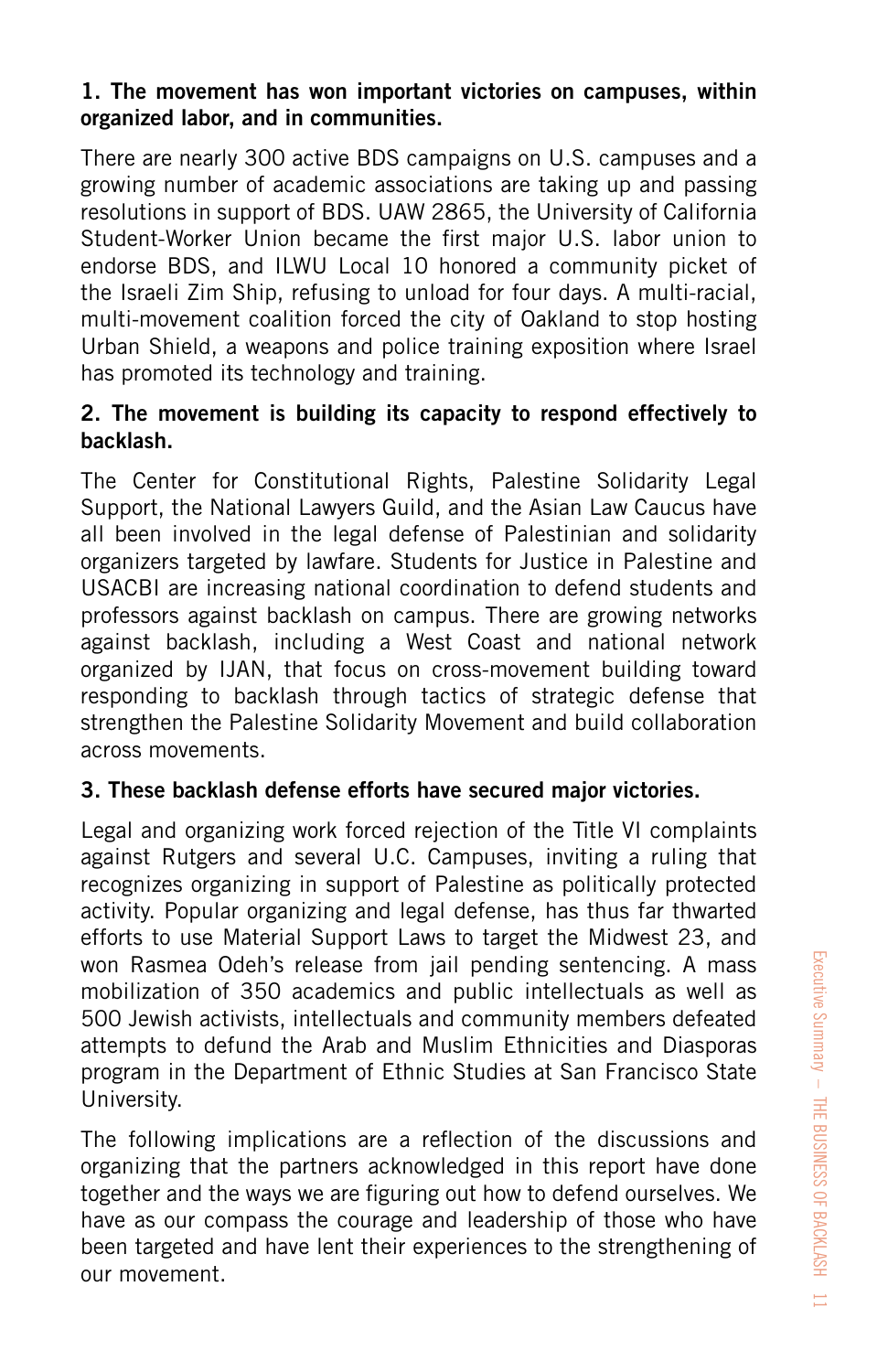- 1. Combining a broad public political campaign with a strong legal defense: Because our opposition's attacks are both political and legal, our responses need to combine strong organizing strategies with legal defense. In the cases of Northeastern University, San Francisco State University, and the Midwest 23 among several others, the coming together of popular organizing and legal defense have produced successful backlash defense that also makes shifts in the broader political climate toward support for the Palestinian struggle and against repression.
- 2. Building alliances across our differences and standing against attempts to divide us into "legitimate" and "illegitimate" dissent: Part of the Reut Institute's strategy is to create divisions based on political differences within the Palestinian and Palestine solidarity movement. Specifically, they describe wanting to separate those engaging in what they call "delegitimization" of a Jewish state in Palestine from those whose critiques and organizing may target Israeli state policy and practice and lift up the human rights of Palestinians, but don't question the idea or fact of a Jewish state in Palestine.
- 3. Defending free speech and academic freedom as central to the protection of dissent, particularly anti-racist movements, while challenging racist speech: The protection of free speech and academic freedom, as well as freedom from censorship, are important battles, and ones that have wide popular support in the United States. The repression of free speech is most often an extension of the violence and repression used against those whose voices and experiences challenge exploitation and oppression. Defending the free speech of Palestinians, other Arabs, Muslims and others struggling for self-preservation and self-determination does not conflict with challenging actual racist speech.
- 4. Identifying opportunities for strategic defense and offensive strategies: By strategic defense we mean fighting backlash in ways that both successfully defend our organizing and also strengthen it. This might include setting public agency policies, legal precedents, or campus administrative policies that expand the protections we have as a movement or which discourage our opposition from the tactics they use against us.
- 5. Continuing the long history of joint struggle between the Palestinian movement and other movements for selfpreservation and justice: From the national liberation struggles of the 1960s and 1970s to the South African anti-apartheid struggle to the anti-war movements of the 1990s and 2000s to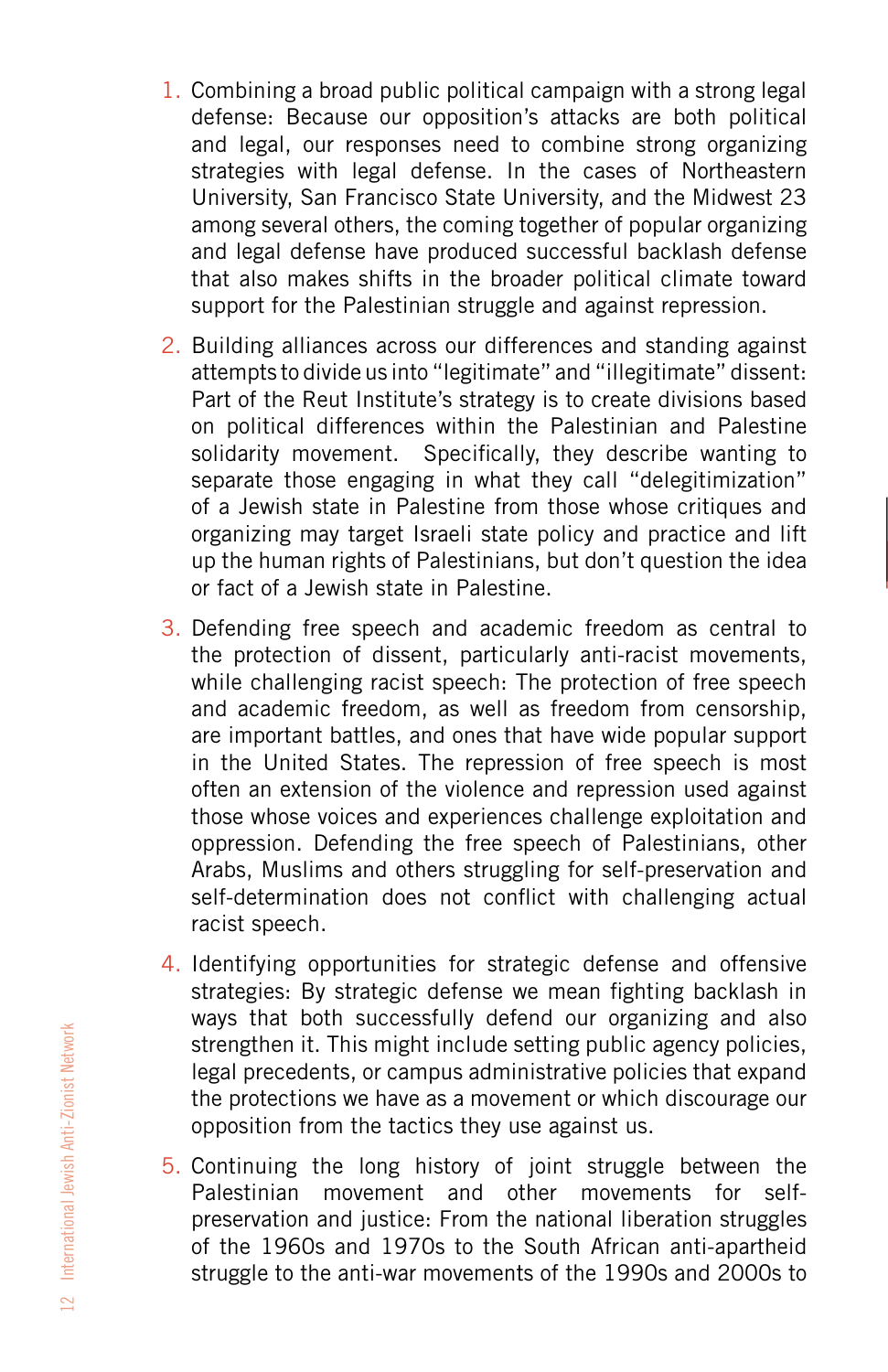today's uprisings against police killings and other forms of State violence against Black and Brown communities, Palestinian and other Arab-led efforts have sought to join their struggle with other struggles for self-determination. As it has been across history, and as this report demonstrates, the basis for joining together in struggle is not just parallel struggles against racism and repression or the political principle of solidarity and interdependence. It is also that movements for survival, freedom and justice share enemies in common whose interests literally erode and threaten everything these movements hold dear. Their power and resources are immense. Thus solidarity and joint struggle are not only principled but also strategic.

# **CONCLUSION**

This report documents the major funders of Zionist backlash and Islamophobia and the huge amounts of money they spend to attack the Palestinian movement and other movements for justice. It demonstrates how their funding priorities stem from their profit interests, including investment in destructive industries like energy extraction and weapons technologies. The report highlights many organizations that are the main beneficiaries of the funding, and the strategies and tactics they employ. We offer this information in order to expose the ways in which our opponents collaborate to maintain their wealth and power at the expense of people and the planet. We hope that this information proves useful to those who, from various locations, are struggling for justice.